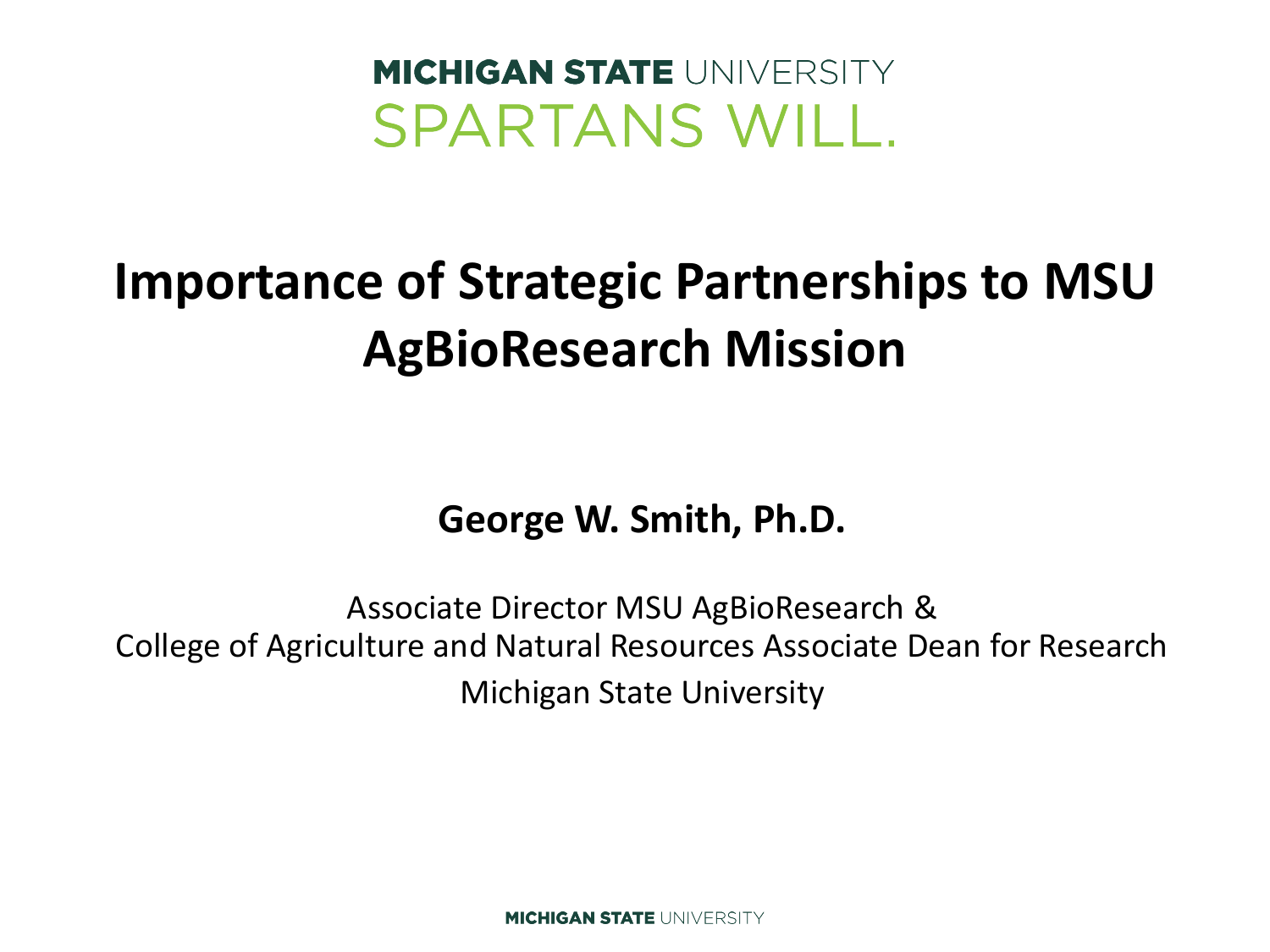

#### **Strategic Partnerships and the AgBioResearch Mission**

# **Michigan State University**

#### **State of Michigan**

**USDA NIFA**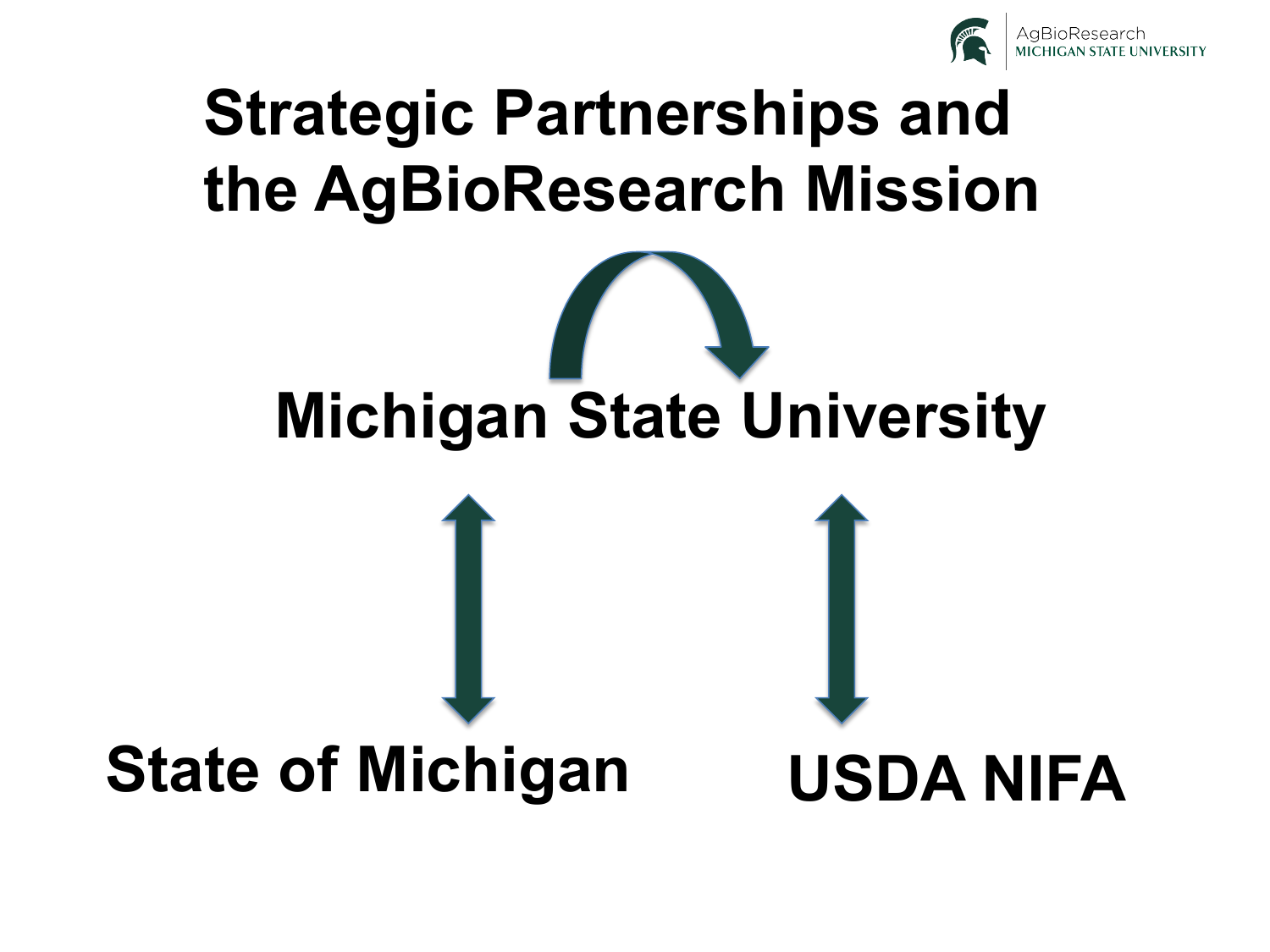

# **Strategic partnerships within MSU**

- 350 MSU faculty supported in 8 colleges
	- Primary footprint in Agriculture and Natural Resources
	- Symbiotic relationship with MSU Extension
- Strong partnerships with Office of Vice President for Research and Innovation
	- Faculty positions (fundamental research)
	- Interdisciplinary research programs
	- Campus research infrastructure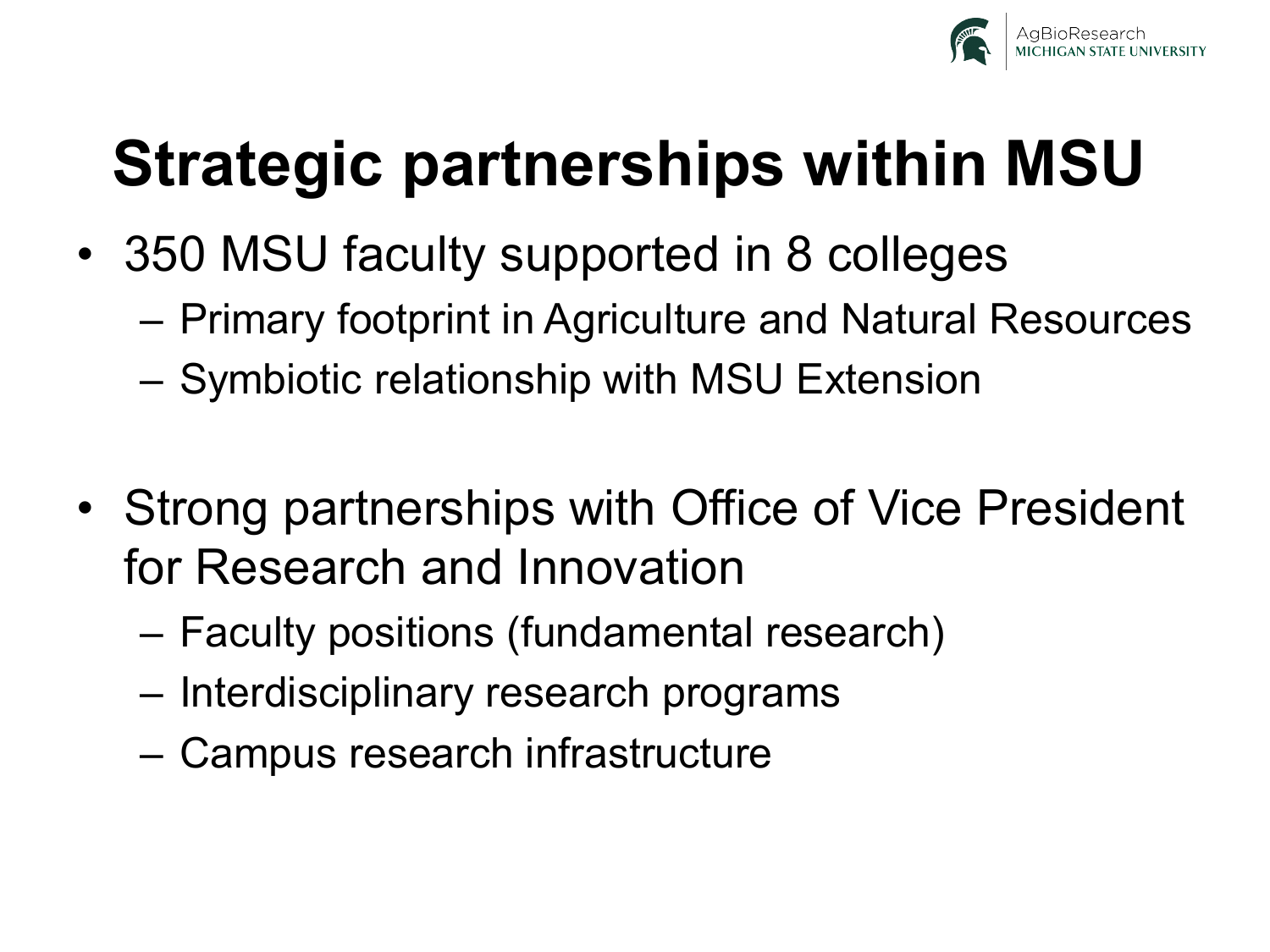

- Second most diverse agriculture state in nation
- \$104 billion of annual economic impact of the food and agriculture system
- > 90 commodity organizations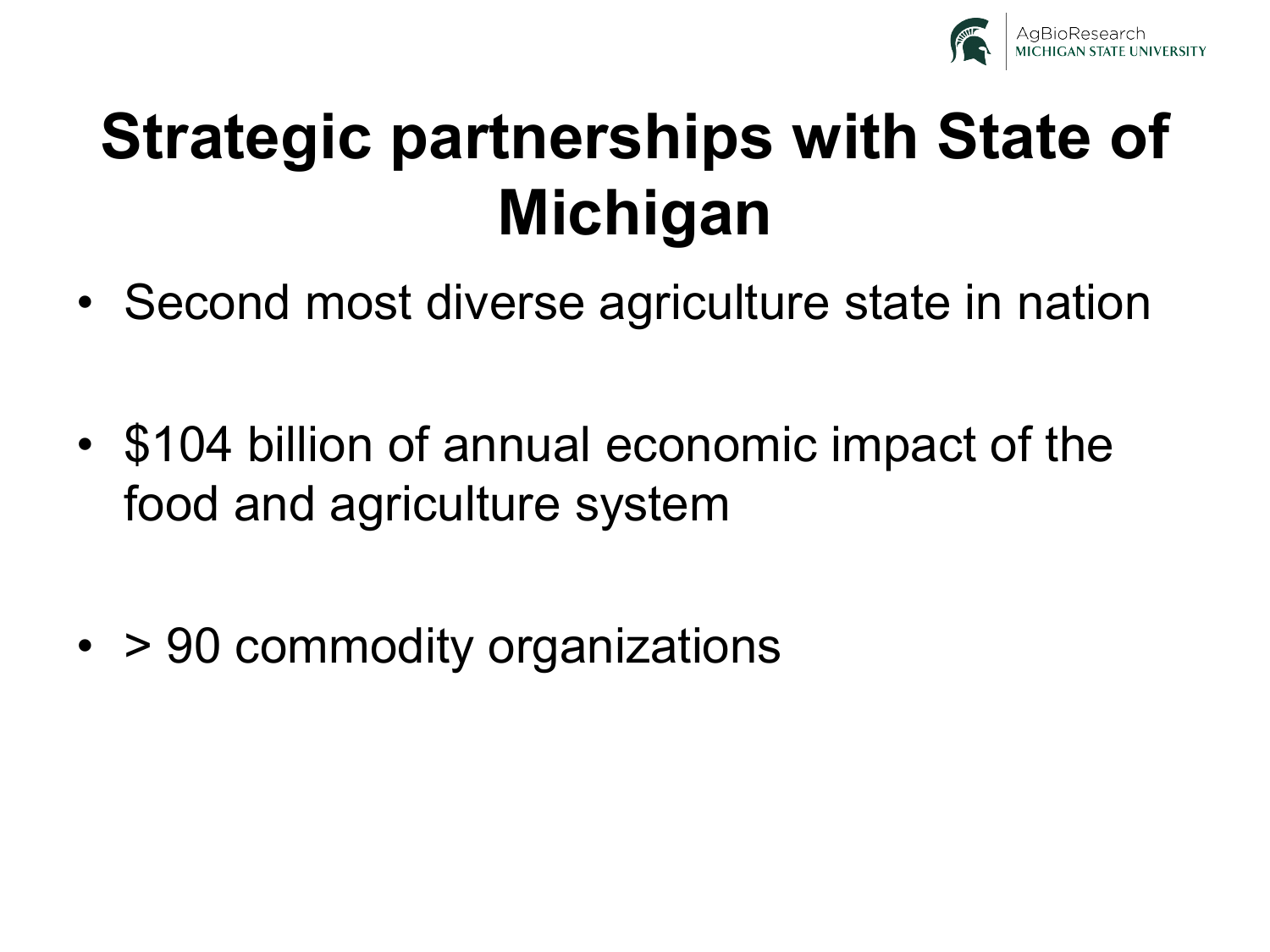

- \$34.9 million in state support (base funding)
	- Responsive to needs of diverse stakeholders
	- Maintain necessary infrastructure across state
- Special programs
	- Project GREEEN
	- Michigan Alliance for Animal Agriculture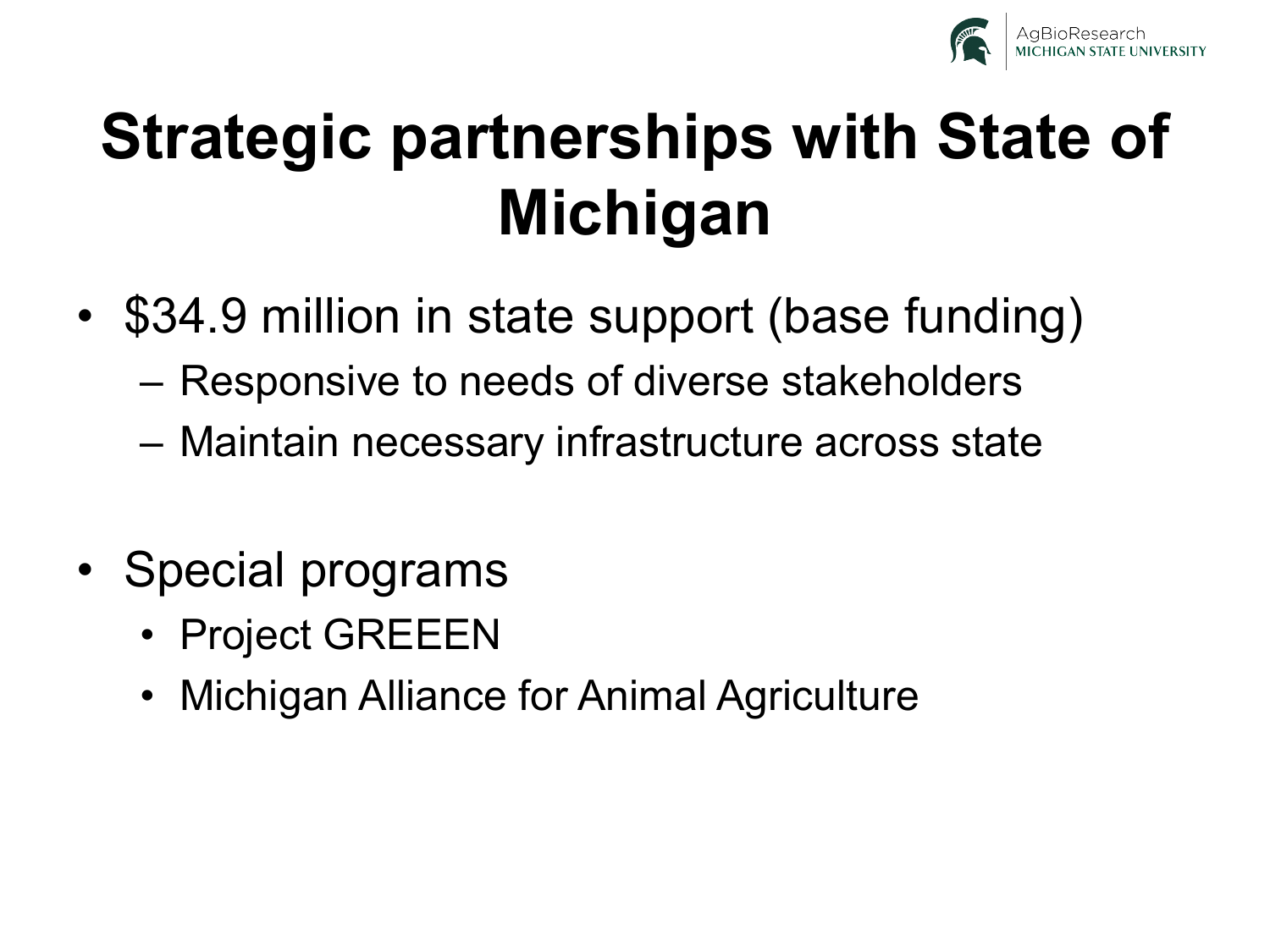

- Michigan Alliance for Animal Agriculture (M-AAA)
	- Coalition formed in 2014
	- Competitive grants program focused on priorities of animal agriculture and allied industries in MI
		- Productivity and animal health
		- Economic and environmental sustainability
		- Workforce development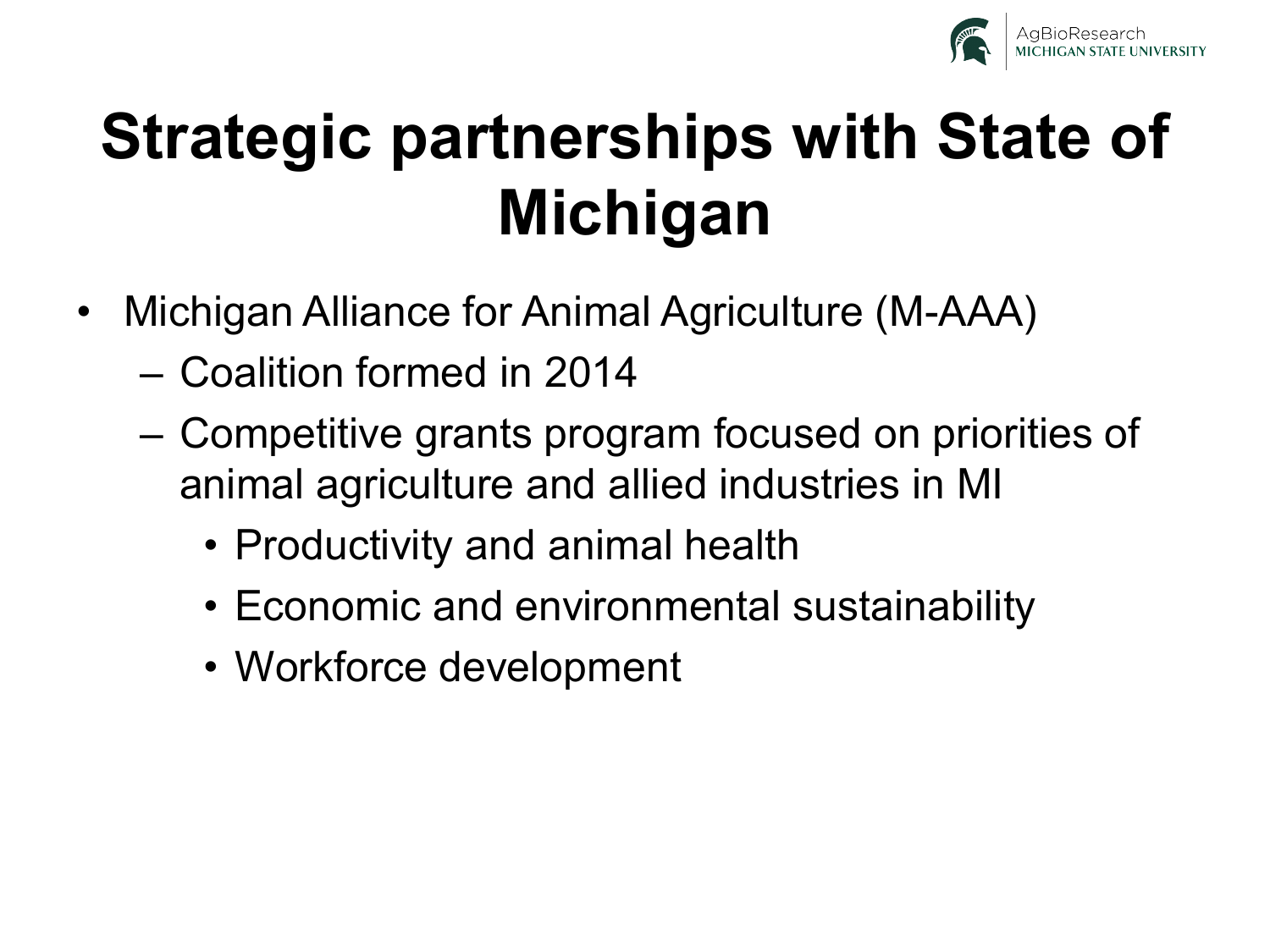

- Michigan Alliance for Animal Agriculture (M-AAA)
	- \$8.4 million in state support since 2017
		- Tangible examples of industry impact
		- \$6.20 in additional research funding for every state \$ invested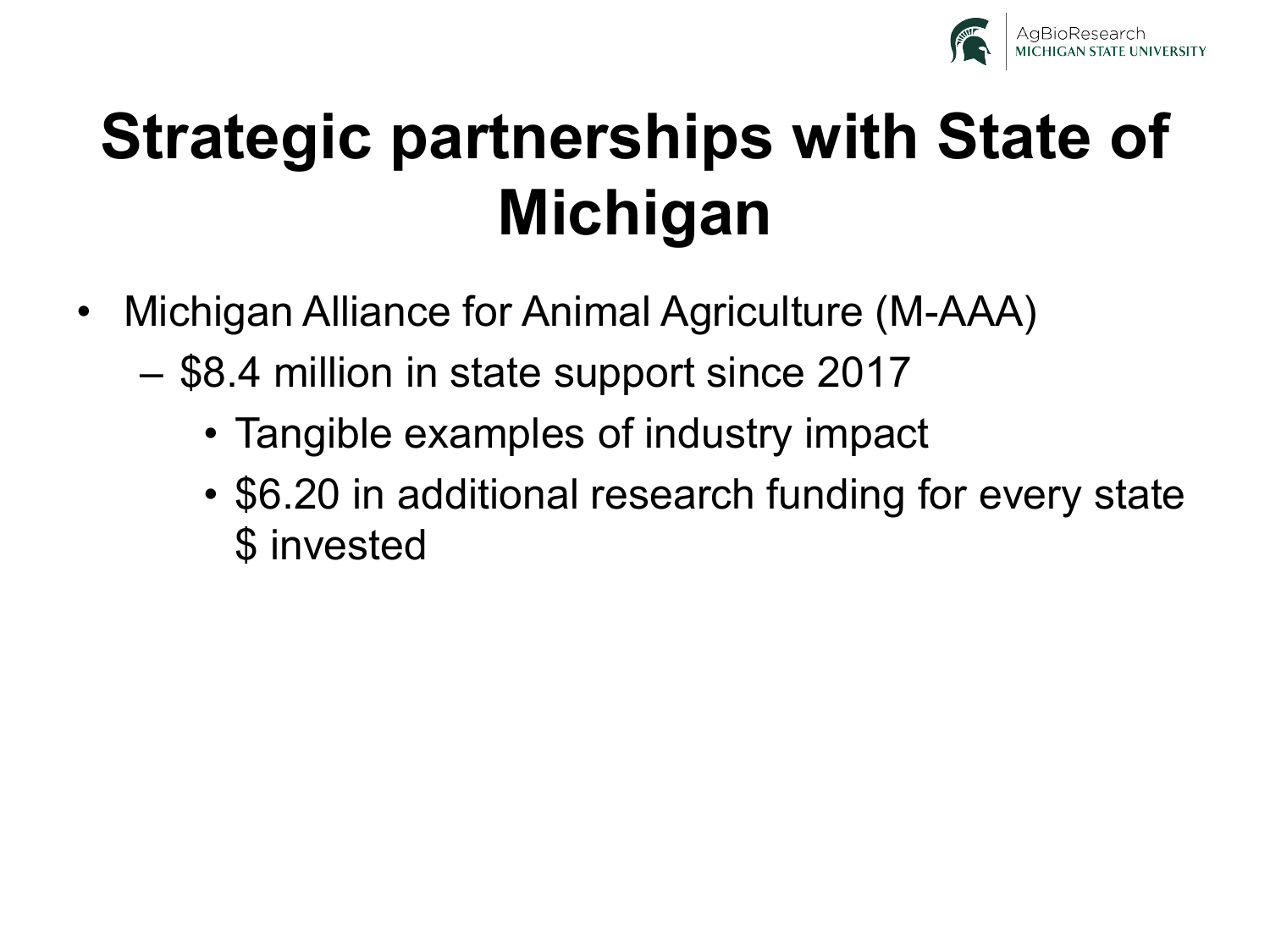

# **Strategic partnerships with USDA NIFA**

- \$7.7 million in capacity funding
- \$77 million in competitive grant funding
	- Multiple agencies
	- USDA AFRI, SCRI and other programs
	- MI 8<sup>th</sup> Congressional District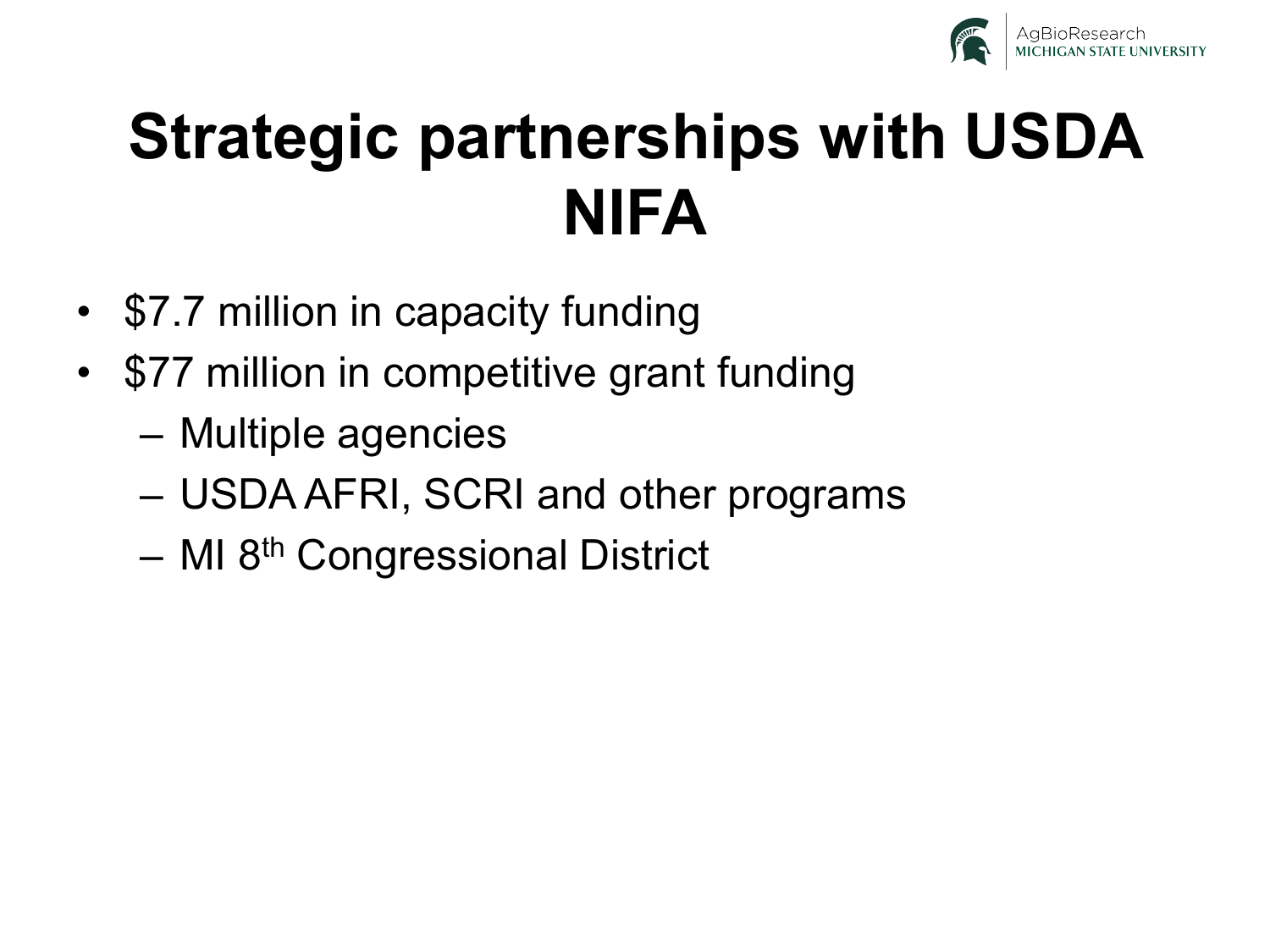

### **Strategic partnerships with USDA NIFA**

- North Central Regional Association of State Agricultural Experiment Station Directors
	- Strategic foci
	- Process improvements
- Interagency Programs
	- Dual Purpose with Dual Benefit: Research in Biomedicine and Agriculture using Agriculturally Improtant Domestic Animal Species (NIH-USDA)